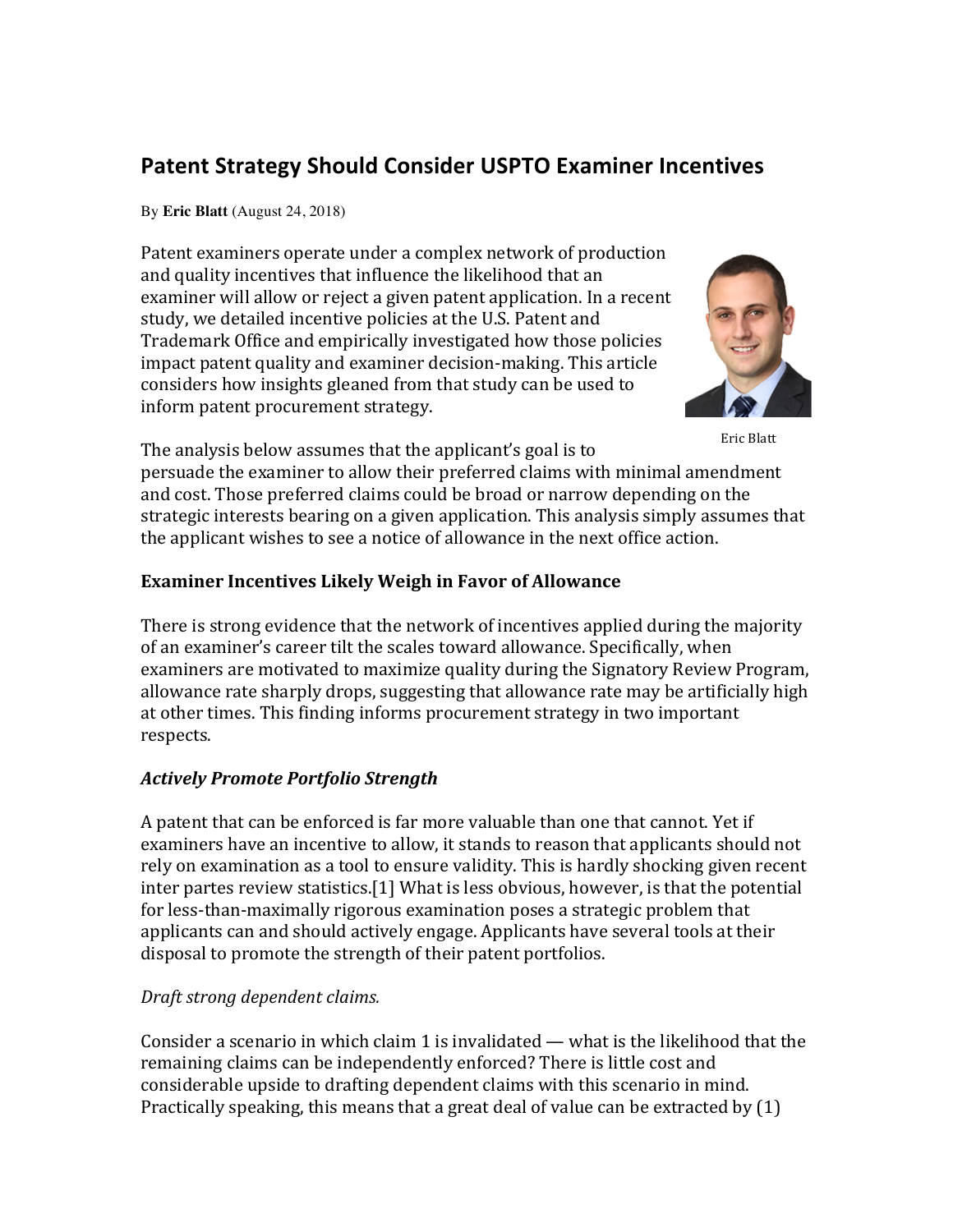including the right types of details in the original specification, and  $(2)$  intelligently tying those details to the invention in dependent claims. Often, these will be specific ways to embody the invention, or adjustments to seemingly conventional elements that are necessitated when the invention is incorporated into a larger system.

#### *Keep continuations pending.*

Enforcement challenges may need to be fixed down the road. If a high-value application has been identified, keep a family member alive to preserve strategic flexibility.

#### Take validity into your own hands.

It is possible to conduct a robust prior art search and draft around the art. This is a more costly option, but it can make sense for high-value applications and targeted enforcement projects.

### *Patent Prosecution Need Not Be Adversarial*

Allowance often benefits both the applicant and the examiner. An examiner's interests are therefore at least partially aligned with those of the applicant — more so at certain points during prosecution than others, as discussed below. Prosecution can thus be productively framed as a collaborative effort to identify claims that are acceptable to both sides.

Under this framing, the applicant has an interest in efficiently determining the broadest claim scope that the examiner is willing to allow. That is, an applicant needs to know more than what is allowable on the merits — an applicant should seek to determine what is allowable in the mind of the examiner. Examiner interviews are the best available tool to gather this information. Examiners generally do not state in writing the claim amendments that they believe will distinguish over the art. But many will volunteer this information in a phone call, provided that a collaborative relationship is established.

### **Align Your Arguments With the Examiner's Interests**

Examiners respond to the count system — sometimes in ways that benefit the applicant, and sometimes in ways that do not. As noted above, the count system likely tilts the scales toward allowance in aggregate. But it is also true that examiners in the Signatory Review Program are much more willing to withdraw erroneous rejections (specifically, the rate at which examiners withdraw and correct their rejections increases by about 50 percent when examiners enter the program), suggesting that the count system may encourage examiners to dig in their heels and maintain questionable rejections.

Importantly, the incentives applied by the count system change with each office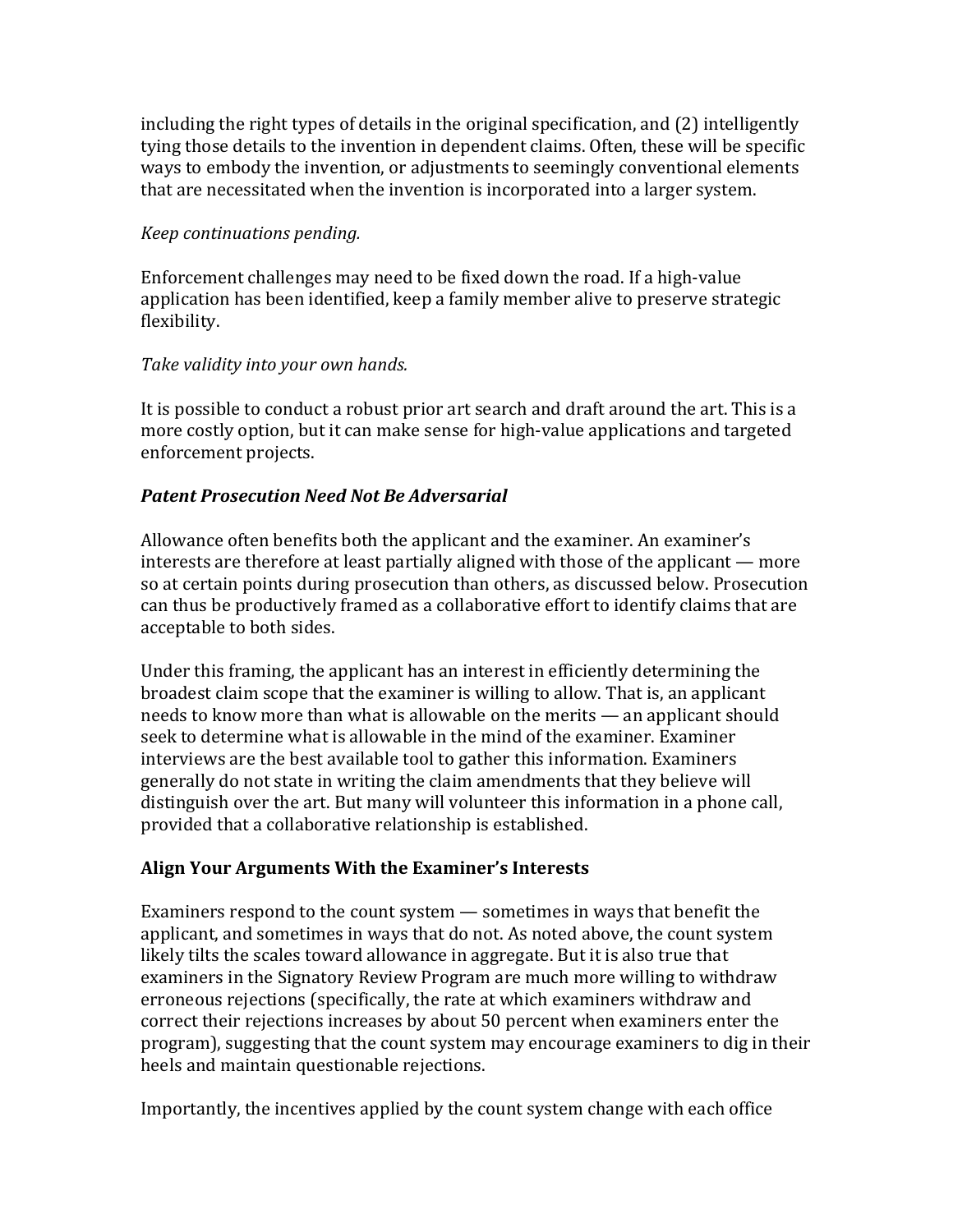action. The path of least resistance leads toward allowance at certain points and rejection at others. Knowing the attendant incentives at each juncture allows an applicant to align their positions with the incentives applied by the count system, thus improving the likelihood that their arguments will be well-received.

From an applicant's perspective, knowledge of after-final incentives is particularly actionable. The table below shows the number of counts that an examiner receives for various types of office actions.

| <b>Before First RCE</b>          |               |              | <b>After First RCE</b>           |                     |              |
|----------------------------------|---------------|--------------|----------------------------------|---------------------|--------------|
| <b>First Action</b><br>on Merits | Final Action  | Disposal     | <b>First Action</b><br>on Merits | <b>Final Action</b> | Disposal     |
| $1.25$ counts                    | $0.25$ counts | $0.5$ counts | 1.0 counts                       | $0.25$ counts       | $0.5$ counts |

Consider a case in which the applicant has filed an after-final reply persuasively identifying flaws in the final rejection. Where do the examiner's incentives lie? The count system sharply punishes withdrawing and correcting the rejection. If the examiner takes this path, she will need to issue a new nonfinal office action and will receive no counts. Withdrawing and allowing is more palatable, netting 0.5 counts for a disposal. But if the examiner persuades the applicant to file a request for reconsideration and then allows the application, she will receive 2.25 counts. The count system all but demands an advisory action.

Now say that the RCE has been filed. Issuing a rejection will produce 1.0 count, whereas issuing an allowance returns 1.75 counts. That is, allowing will produce almost twice as many counts as rejecting.

Applicants can tailor their positions to flow with the count system's incentives rather than against. Attempting to persuade the examiner to withdraw a final rejection is an uphill battle. Instead, consider using an after-final interview to agree to an amendment that distinguishes the art of record. When the examiner picks up the application after the RCE, the claims will contain her approved language, and the count system's incentives will favor allowance.

### **Know the Examiner's Seniority**

Examination incentives change as examiners grow more senior. Most notably, examiners gradually gain greater autonomy to allow applications, at first by earning the trust of their supervisor or signing primary, and later by earning authority to sign their own office actions. USPTO transaction data confirms that as administrative barriers are reduced, allowance rate climbs. For example, over an eight-year slice of an examiner's career centered on their promotion to primary (i.e., progressing from junior to senior status), per-action allowance rate climbs from approximately 23 percent to 36 percent. Examiners also become progressively less likely to force appeals over that same period.